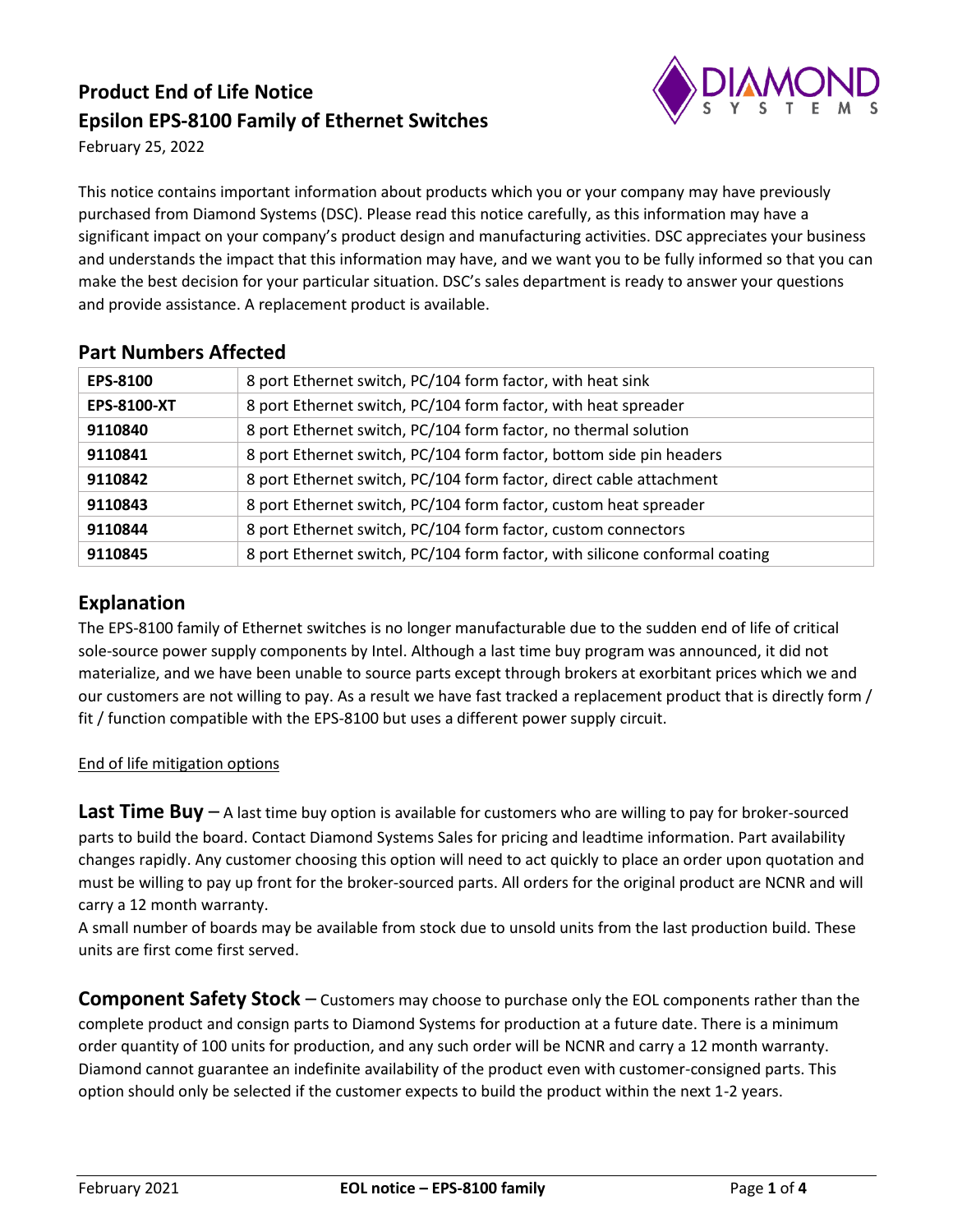**Replacement Product** – Diamond Systems is introducing a replacement product named EPS-8130 which is fully backward compatible with the original EPS-8100 family. More information on the new product is available here: <http://www.diamondsystems.com/products/eps8130>

The original EPS-8100 product information is here[: http://www.diamondsystems.com/products/epsilon8100](http://www.diamondsystems.com/products/epsilon8100)

#### **Customers purchasing a custom version of EPS-8100 will need to contact Diamond Systems to obtain a new part number for future orders that indicate the new product.**

### **Differences between original and replacement products**

The table below lists the differences between the original EPS-8100 and the replacement EPS-8130. These changes do not affect the performance of physical design of the product in any way except as indicated.

| <b>Item</b>    | <b>Changes</b>                                                                                   | <b>Reason for Change</b>                                                                                    | EPS-8100 vs EPS-8130                                                                                                                                                                                                                                                                                                                                            |
|----------------|--------------------------------------------------------------------------------------------------|-------------------------------------------------------------------------------------------------------------|-----------------------------------------------------------------------------------------------------------------------------------------------------------------------------------------------------------------------------------------------------------------------------------------------------------------------------------------------------------------|
| $\mathbf{1}$   | Updated 3.3V<br>power section                                                                    | Power section is<br>redesigned for better<br>manufacturability                                              | Changed TPS54540 to LM22679TJE-ADJ/NOPB<br>Input supply range is same as EPS-8100 (+5V to<br>$+36V)$                                                                                                                                                                                                                                                            |
| $\overline{2}$ | Updated 2.5V<br>power section                                                                    | Power section is<br>redesigned for better<br>manufacturability                                              | Changed EN5337QI to RT8073GSP                                                                                                                                                                                                                                                                                                                                   |
| $\overline{3}$ | Updated 1.0V<br>power section                                                                    | Power section is<br>redesigned for better<br>manufacturability                                              | Changed EN5366QI to RT8073GSP                                                                                                                                                                                                                                                                                                                                   |
| 4              | Updated 1.8V<br>power section                                                                    | Power section is<br>redesigned for better<br>manufacturability                                              | Changed AP7167-SPG-13 to MIC49150YMM                                                                                                                                                                                                                                                                                                                            |
| 5              | Updated the<br>magnetics part in<br>the design                                                   | Used a cost-effective part<br>with better availability.                                                     | Changed the magnetics from TG111-E12NYNRLTR<br>to LP82461ANL. Both the parts are footprint and<br>functionally compatible and hence backward<br>compatibility to EPS-8100 is still maintained.                                                                                                                                                                  |
| 6              | Changed LED status<br>connector J13 to<br>2x17 pin header<br>instead of S30B-<br>PUDSS-1(LF)(SN) | S30B-PUDSS-1(LF)(SN)<br>part is difficult to purchase.<br>Hence used pin header for<br>better availability. | This 34-position pin header provides access to<br>ethernet LED signals for each of the eight ports.<br>The pinout is same as 30 pin EPS-8100 connector<br>by keeping extra 4 pins NC (no connect) in EPS-<br>8130. DSC cable 6981509 or a common 2mm pitch<br>2x17 ribbon cable can be provided to the<br>customers who intend to make use of these<br>signals. |
| 7              | Added a build<br>option to support<br>TTL logic level                                            | Added as an alternate<br>support in case of any<br>customer requirements.                                   | EPS-8130 has support to direct TTL logic or RS-232<br>mode with no hardware flow control. Logic level<br>signals can provide extended support for any                                                                                                                                                                                                           |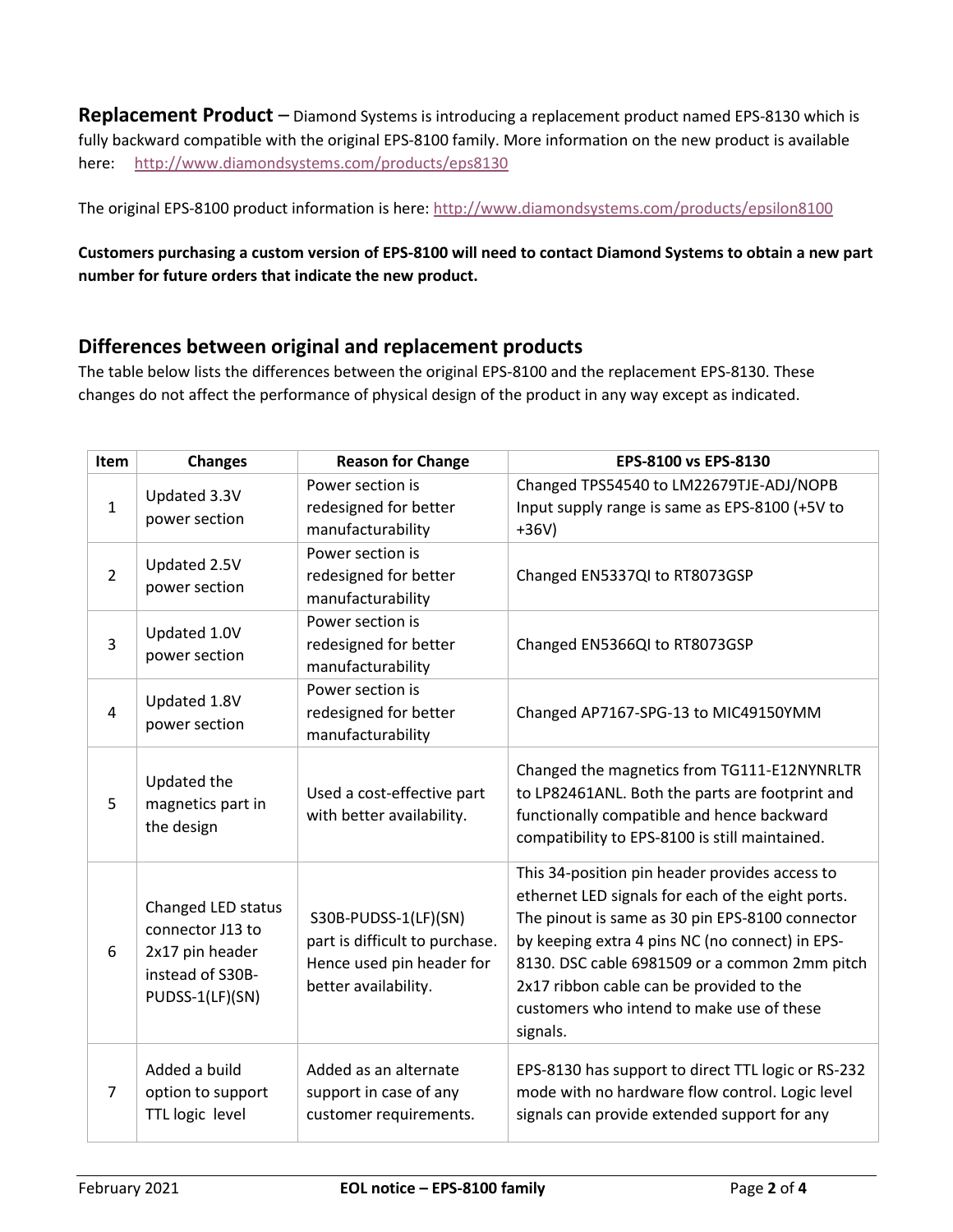|    | signals for the RS-<br>232 port.                                |                                                                                                                                                          | physical signal levels like RS-232/ RS-485/ RS-422<br>with the use of an appropriate transceiver.                                                                                                                                                                                                                                                                                                        |
|----|-----------------------------------------------------------------|----------------------------------------------------------------------------------------------------------------------------------------------------------|----------------------------------------------------------------------------------------------------------------------------------------------------------------------------------------------------------------------------------------------------------------------------------------------------------------------------------------------------------------------------------------------------------|
| 8  | Provided separate<br>GPIO for restoring<br>the default settings | Pin assigned for this<br>feature in EPS-8100 had<br>dual functionality and had<br>logic conflict between LED<br>pattern and restore default<br>settings. | EPS-8130 supports restoring the factory<br>configuration setting with the use of upgraded<br>firmware. The functionality of the signal<br>#DEFAULT connected to the J15 pin header is as<br>follows:<br>* Driven LOW (0): Restore factory configuration<br>settings<br>* Driven HIGH (1): Save configuration settings<br>The firmware of EPS-8100 can be used if this<br>functionality is not mandatory. |
| 9  | Added test points<br>for power                                  | To simplify debugging                                                                                                                                    | Test points are placed at the board edge to<br>facilitate easier testing and debugging.                                                                                                                                                                                                                                                                                                                  |
| 10 | Heat Sink redesign                                              | To facilitate the component<br>placement for the new<br>design                                                                                           | The dimension of the heat sink designed for EPS-<br>8130 is 51x45 mm whereas the one used for EPS-<br>8100 is 55x40mm. Both heat sinks have the same<br>height. The heat spreader remains the same as on<br>EPS-8100.                                                                                                                                                                                    |

## **Product Images**



Original EPS-8100 with heat sink Replacement EPS-8130 drawing

(continued on next page)